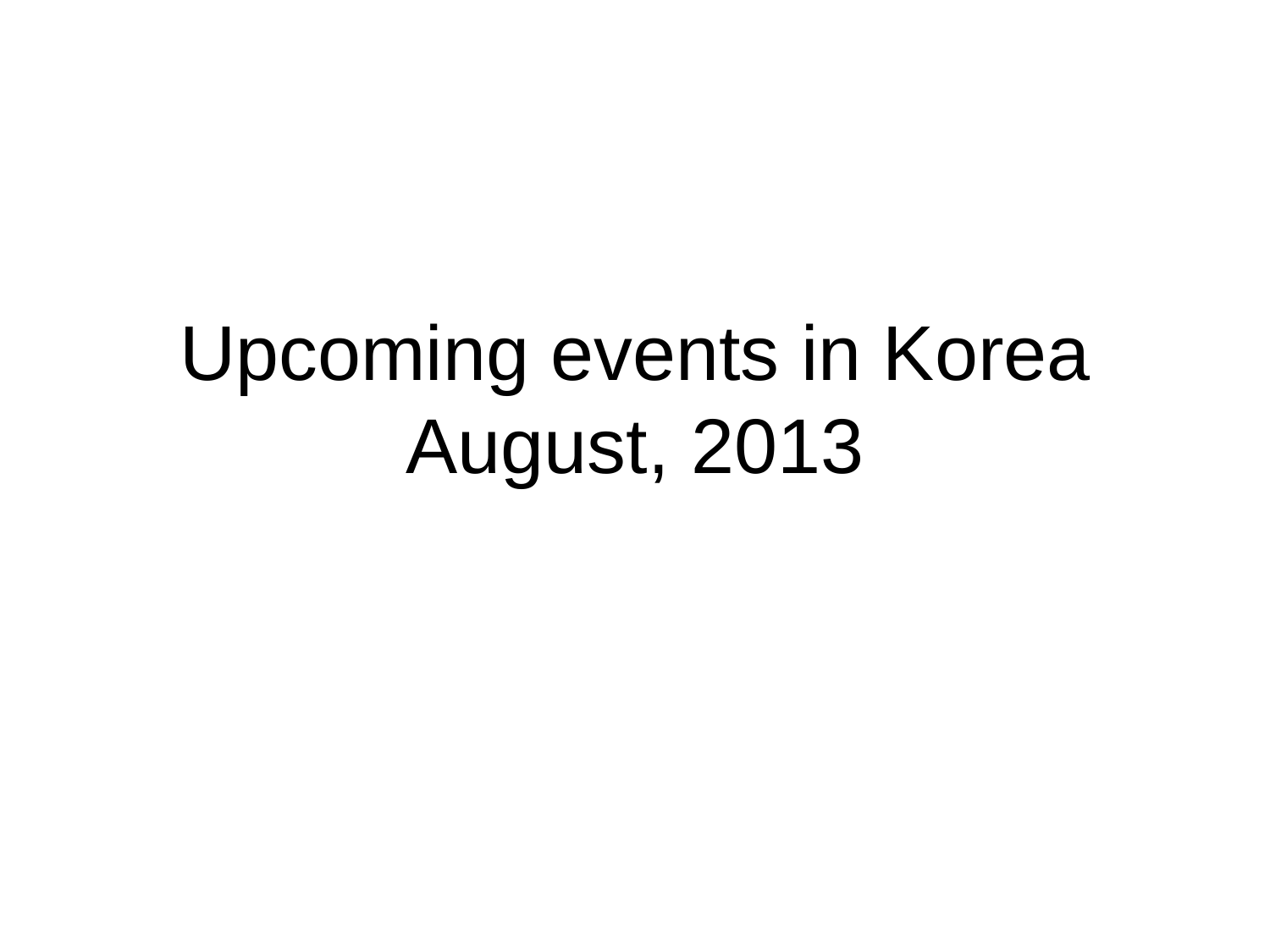#### Main events in Korea

- Meeting for launching PATOS (Pan-asian trauma outcome study)
	- Trauma care system of each country
	- Trauma care research
	- PATOS steering committee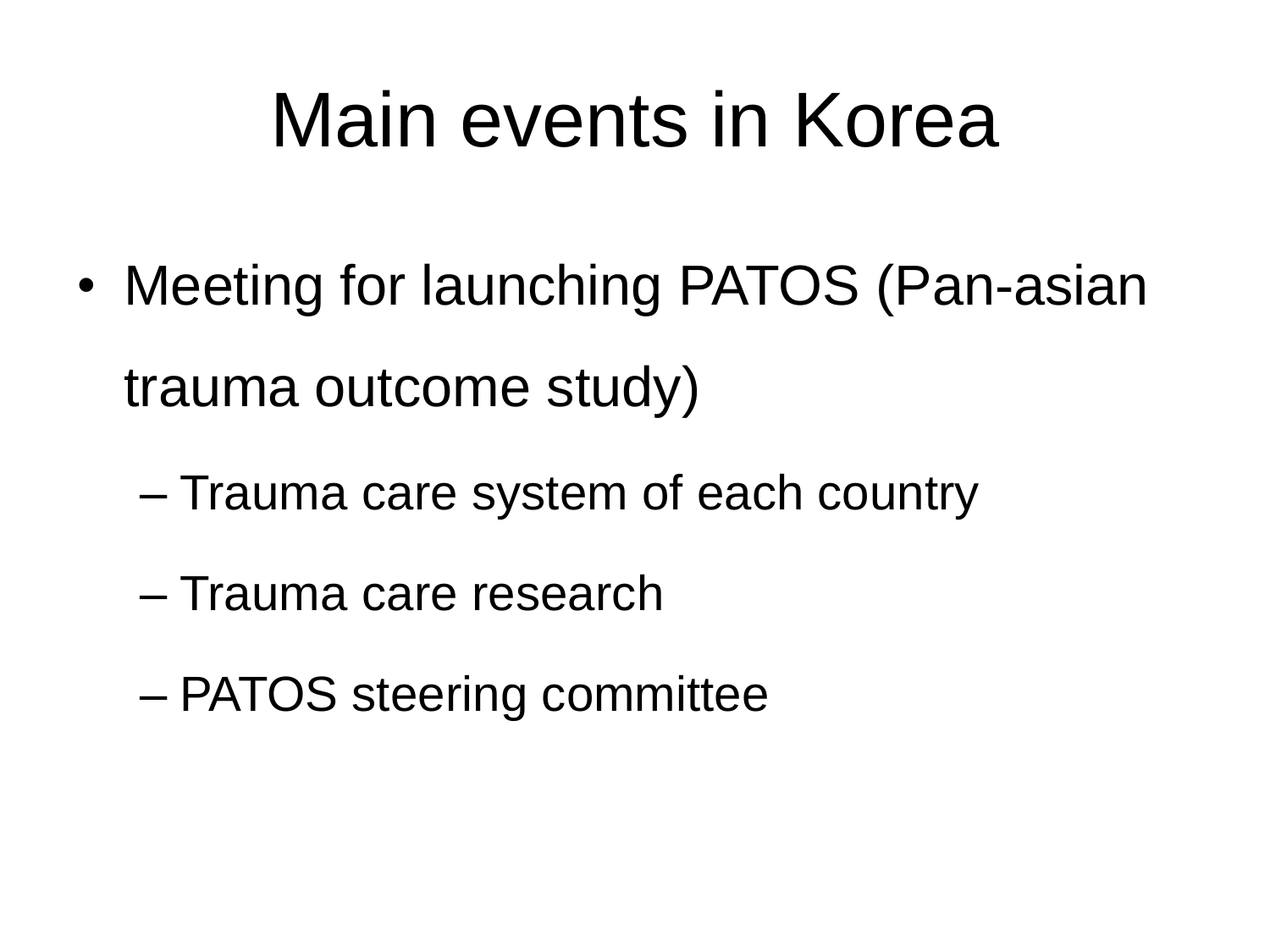### Main events in Korea

- Asian EMS council meeting
- PAROS meeting
- KCEMSP summer symposium
	- For EMT : dispatcher course / skill workshop
	- For medical directors : prehospital trauma care system and QA(protocol)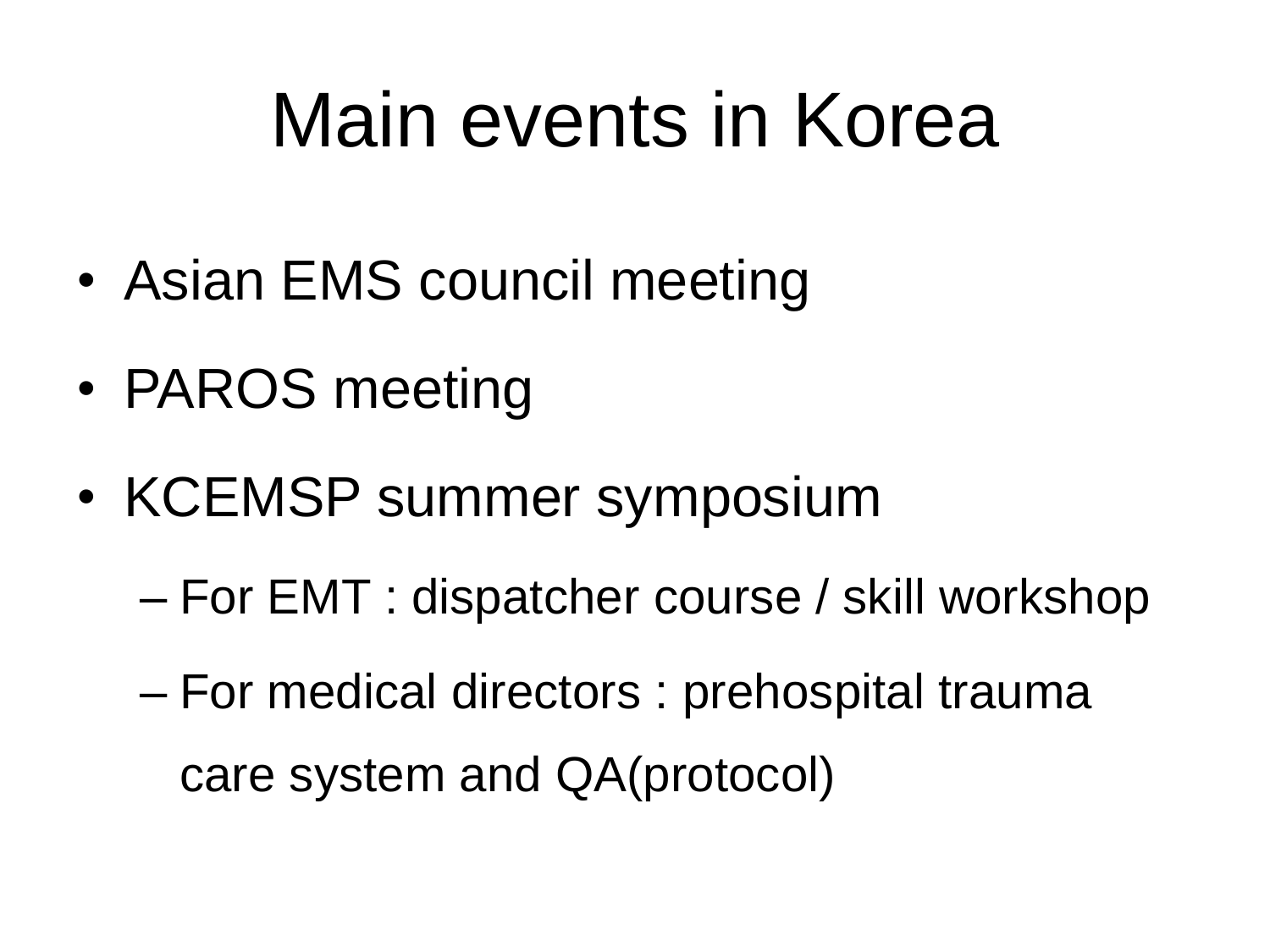# 20th, August (TUE)

|           | <b>Time</b> | <b>Topic</b>                  | <b>Speaker</b> |  |
|-----------|-------------|-------------------------------|----------------|--|
| $\bullet$ | 13:30-14:50 | Trauma care system in Asia(1) |                |  |
|           |             | Korea                         | <b>TBA</b>     |  |
|           |             | Japan                         | <b>TBA</b>     |  |
|           |             | Singapore                     | <b>TBA</b>     |  |
|           |             | Taiwan                        | <b>TBA</b>     |  |
|           | 15:00-16:20 | Trauma care system in Asia(2) |                |  |
|           |             | <b>Thailand</b>               | <b>TBA</b>     |  |
|           |             | <b>Malaysia</b>               | <b>TBA</b>     |  |
|           |             | India                         | <b>TBA</b>     |  |
|           |             | <b>UAE</b>                    | <b>TBA</b>     |  |
|           | 16:20-17:00 | Trauma care research          |                |  |
|           | 17:00-18:00 | Steering committee meeting    |                |  |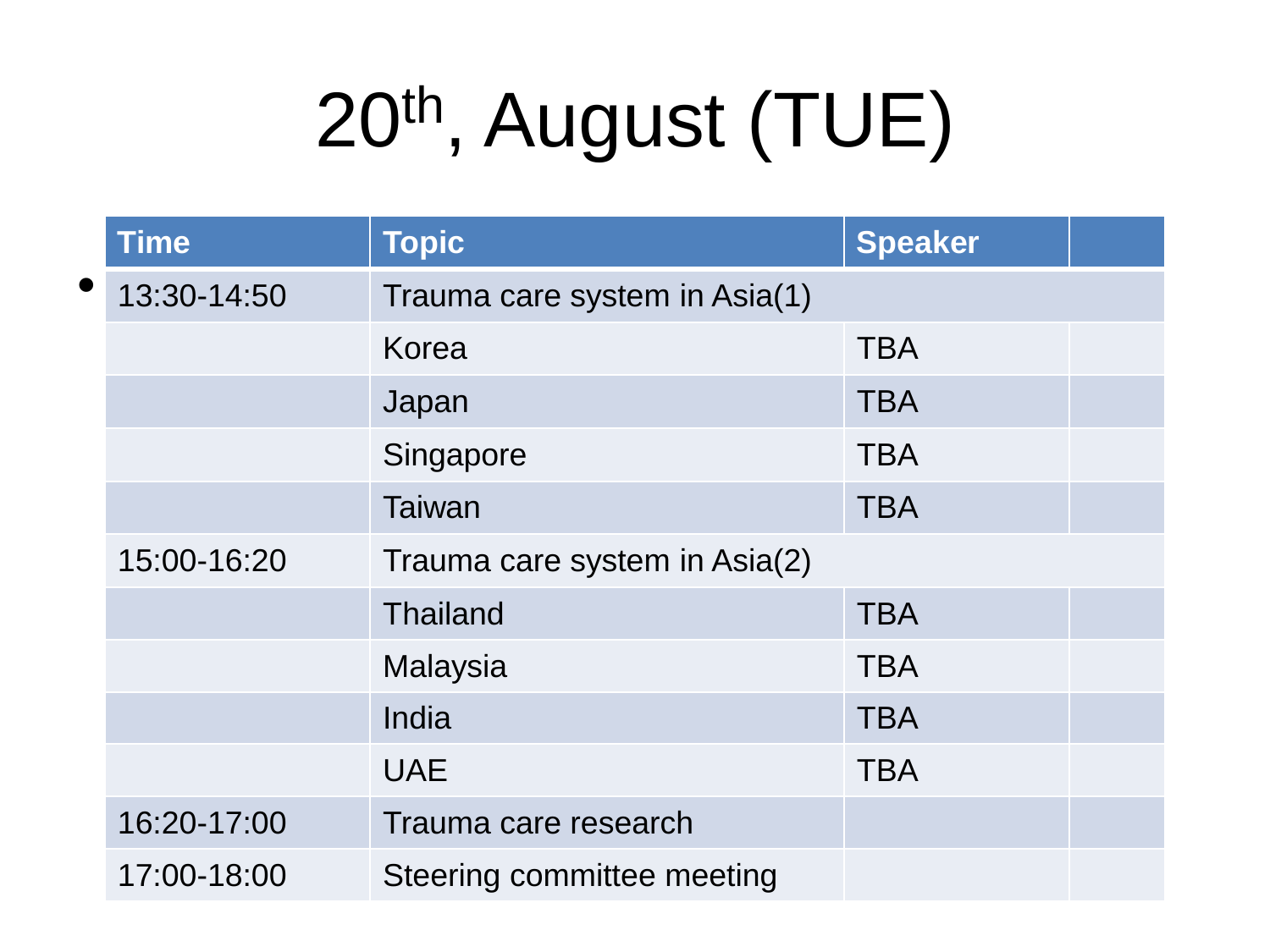# 21<sup>th</sup>, August (WED)

• AEMSC East Asia chapter meeting

#### • Asian EMS council meeting

|           | Time               | <b>Topic</b>                                   | <b>Speaker</b>                    |  |
|-----------|--------------------|------------------------------------------------|-----------------------------------|--|
| $\bullet$ | 9:30-12:00         | Asian EMS council East Asia<br>chapter meeting | Organized by<br><b>Nishiuchi</b>  |  |
|           | 13:00-15:00        | Asian EMS council meeting                      | Organized by<br><b>Tanaka</b>     |  |
|           | 15:00-17:00        | <b>PAROS</b> meeting                           | Organized by<br><b>Marcus Ong</b> |  |
|           | $18:30 - 22:00(?)$ | <b>PAROS/PATOS dinner</b>                      | Organized by<br>Dr. LEE(CEO)      |  |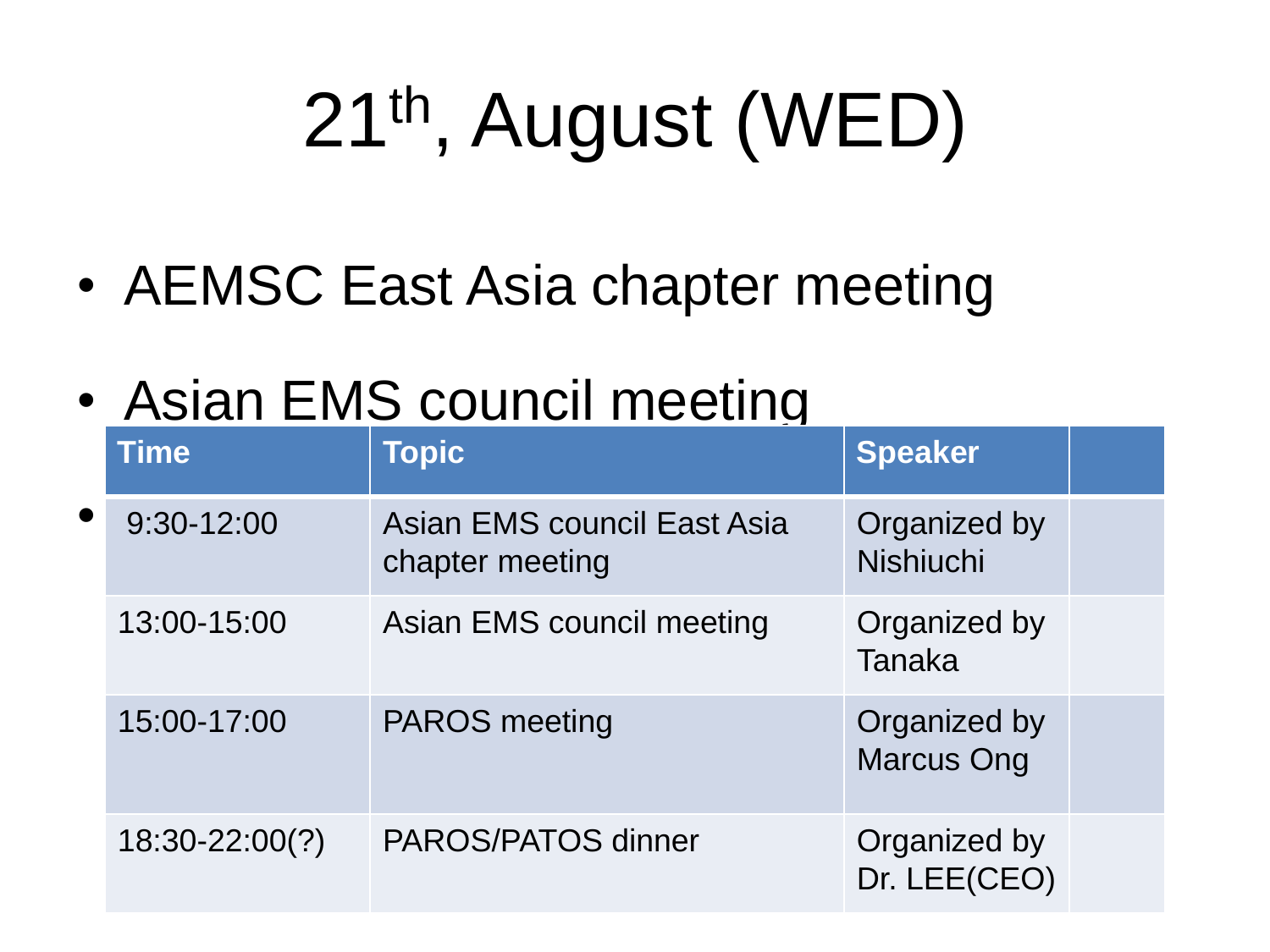| <b>Time</b>                                      | <b>Topic</b>                                           | <b>Speaker</b>                |            |
|--------------------------------------------------|--------------------------------------------------------|-------------------------------|------------|
| 9:00-12:00                                       | Skill workshop for EMT<br>: ETI and ITD                | Organized by<br><b>KCEMSP</b> |            |
| 13:00-14:40                                      | Prehospital trauma care system in<br>foreign countries |                               |            |
|                                                  | USA(by states?)                                        | <b>TBA</b>                    |            |
|                                                  | Japan                                                  | <b>TBA</b>                    |            |
|                                                  | Singapore                                              | <b>TBA</b>                    |            |
|                                                  | Taiwan                                                 | <b>TBA</b>                    |            |
|                                                  | Other countries                                        |                               |            |
| 15:00-16:40                                      | Preshopital trauma care protocol in<br>each countries  |                               |            |
|                                                  | Korea                                                  | <b>TBA</b>                    | $ \rangle$ |
|                                                  | Other countries                                        |                               |            |
| 16:40-18:00                                      | Issues in prehospital trauma care                      |                               |            |
|                                                  | <b>HEMS</b> protocol                                   |                               |            |
|                                                  | Triage protocol                                        |                               |            |
|                                                  | Trauma care quality control                            |                               |            |
| Dispatcher course will be held in the other room |                                                        |                               |            |